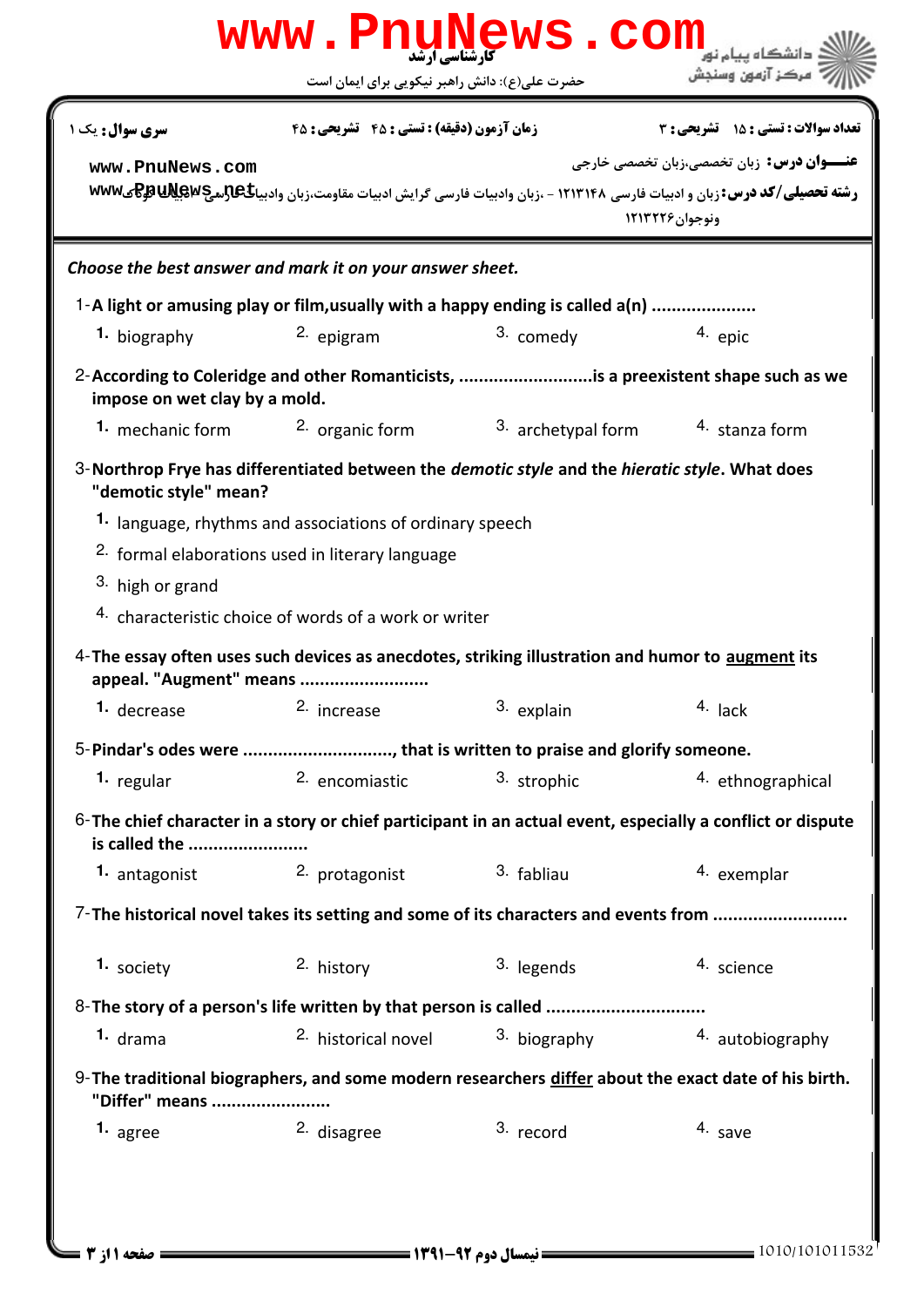|                                                                                                 | www.PnuNews.com                                                                                                                                                                                                                                                                                                                                                 |                                               |                                                                                                                                      |
|-------------------------------------------------------------------------------------------------|-----------------------------------------------------------------------------------------------------------------------------------------------------------------------------------------------------------------------------------------------------------------------------------------------------------------------------------------------------------------|-----------------------------------------------|--------------------------------------------------------------------------------------------------------------------------------------|
|                                                                                                 |                                                                                                                                                                                                                                                                                                                                                                 | حضرت علی(ع): دانش راهبر نیکویی برای ایمان است | مركز آزمون وسنجش                                                                                                                     |
| سری سوال: یک ۱                                                                                  | <b>زمان آزمون (دقیقه) : تستی : 45 ٪ تشریحی : 45</b>                                                                                                                                                                                                                                                                                                             |                                               | تعداد سوالات : تستي : 15 - تشريحي : 3                                                                                                |
| www.PnuNews.com                                                                                 |                                                                                                                                                                                                                                                                                                                                                                 |                                               | <b>عنـــوان درس:</b> زبان تخصصي،زبان تخصصي خارجي                                                                                     |
|                                                                                                 |                                                                                                                                                                                                                                                                                                                                                                 |                                               | رشته تحصیلی/کد درس: زبان و ادبیات فارسی ۱۲۱۳۱۴۸ - ،زبان وادبیات فارسی گرایش ادبیات مقاومت،زبان وادبیاگیتیچیپکیکلا<br>ونوجوان ١٢١٣٢٢۶ |
| 10-"War and Peace" is not only an impressive and vivid panorama of historical                   |                                                                                                                                                                                                                                                                                                                                                                 |                                               |                                                                                                                                      |
| 1. however                                                                                      | $2.$ but also                                                                                                                                                                                                                                                                                                                                                   | 3. for                                        | 4. sine                                                                                                                              |
|                                                                                                 |                                                                                                                                                                                                                                                                                                                                                                 |                                               | 11-A short, interesting or amusing story about a real person or event is called a(n)                                                 |
| 1. short story                                                                                  | $2.$ anecdote                                                                                                                                                                                                                                                                                                                                                   | $3.$ novel                                    | 4. novella                                                                                                                           |
| "conjectural" means                                                                             |                                                                                                                                                                                                                                                                                                                                                                 |                                               | 12-The connection Shakespeare had with companies of actors before 1592 is conjectural. " The word                                    |
| 1. certain                                                                                      |                                                                                                                                                                                                                                                                                                                                                                 | 2. fruitful                                   |                                                                                                                                      |
| 3. based on documents                                                                           |                                                                                                                                                                                                                                                                                                                                                                 | 4. based on guessing                          |                                                                                                                                      |
|                                                                                                 |                                                                                                                                                                                                                                                                                                                                                                 |                                               | 13-The type of poem containing 14 lines, each of 10 syllables, and with a formal pattern of rhymes is                                |
| 1. stanza                                                                                       | $2.$ epic                                                                                                                                                                                                                                                                                                                                                       | 3. lyric                                      | 4. sonnet                                                                                                                            |
| "Erudition" means                                                                               |                                                                                                                                                                                                                                                                                                                                                                 |                                               | 14-Mahmud was a man of little erudition, but gathered at his court men of learning and letters.                                      |
| 1. courage                                                                                      | 2. learning                                                                                                                                                                                                                                                                                                                                                     | $3.$ just                                     | 4. peace                                                                                                                             |
|                                                                                                 |                                                                                                                                                                                                                                                                                                                                                                 |                                               |                                                                                                                                      |
| 1. having a lot of birds                                                                        |                                                                                                                                                                                                                                                                                                                                                                 |                                               | <sup>2</sup> his meeting with Mawlana                                                                                                |
| 3. his wandering life                                                                           |                                                                                                                                                                                                                                                                                                                                                                 | 4. Mawlana's love for him                     |                                                                                                                                      |
|                                                                                                 |                                                                                                                                                                                                                                                                                                                                                                 | سوالات تشريحى                                 |                                                                                                                                      |
| Translate the following 3 texts into fluent Persian:                                            |                                                                                                                                                                                                                                                                                                                                                                 |                                               |                                                                                                                                      |
| 16-All critics agree that "form" is not simply a fixed container, like a bottle, into which the | "content" or "subject matter" of a work is poured: but beyond this, a critic's definition of<br>form varies according to his particular premises and orientation. Many neoclassic critics,<br>for example, thought of the form of a work as a combination of component parts, put<br>together according to the principle of decorum.                            |                                               | نمره ۲،۳۳                                                                                                                            |
| 17-The sociological novel emphasizes the influence of social and economic conditions on         | characters and events; often it also embodies an implicit or explicit thesis recommending<br>social reform. The regional novel emphasizes the setting, speech and customs of a<br>particular locality, not merely as local colour, but as important conditions affecting the<br>temperaments of the characters and their ways of thinking, feeling, and acting. |                                               | نمره ۲،۳۳                                                                                                                            |
| صفحه 12; 3                                                                                      |                                                                                                                                                                                                                                                                                                                                                                 |                                               | $=$ 1010/101011532                                                                                                                   |